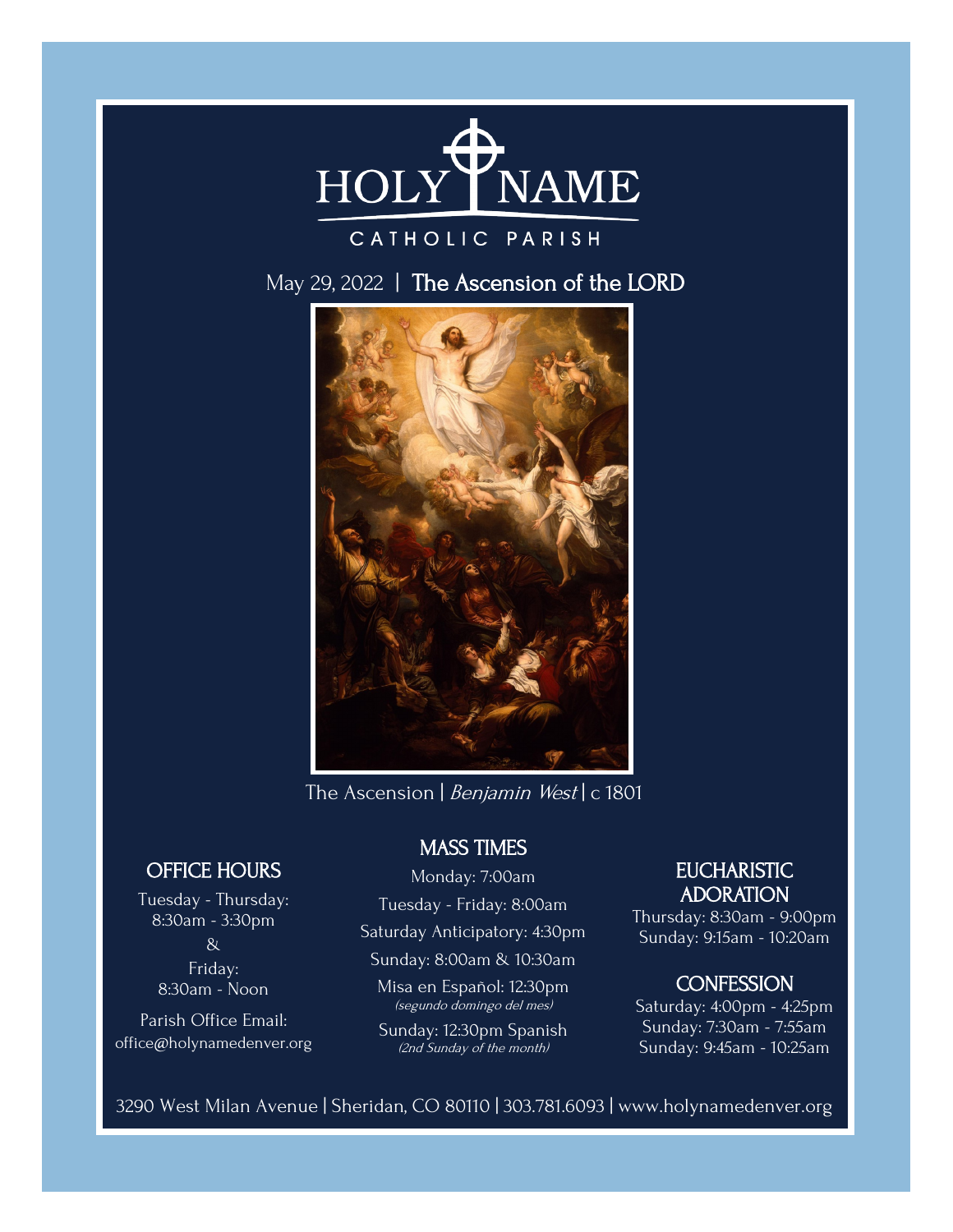# HOLY NAME CATHOLIC PARISH Sheridan, Colorado | May 29, 2022

| <b>PARISH STAFF</b>                                                                                                                                                                                                                                                                                                                                                                                                                                                                                                 | <b>STEWARDSHIP</b>                                                                                                                                                                                                    | May 15 & 22, 2022                             |
|---------------------------------------------------------------------------------------------------------------------------------------------------------------------------------------------------------------------------------------------------------------------------------------------------------------------------------------------------------------------------------------------------------------------------------------------------------------------------------------------------------------------|-----------------------------------------------------------------------------------------------------------------------------------------------------------------------------------------------------------------------|-----------------------------------------------|
| PASTOR: Reverend Daniel Cardó   pastor@holynamedenver.org<br>DEACON: Juan Fernando Sardi   jfsardi@holynamedenver.org<br>DEACON: Don Schaefer   720-284-2203   denverdeacondon@comcast.net<br>BUSINESS MANAGER: Cheryl Hall   business@holynamedenver.org                                                                                                                                                                                                                                                           | <b>SUNDAY OFFERTORY:</b><br>Envelopes:<br>Online (Faith Direct: bi-weekly)<br>Total:<br><b>FORWARD IN FAITH:</b>                                                                                                      | \$8,529.60<br>\$39,586.37<br>\$48,115.97      |
| APOSTOLATE COORDINATOR: Anna Schultz   outreach@holynamedenver.org<br>SECRETARY: Joni Sanderson   office@holynamedenver.org   303-781-6093<br>MUSIC DIRECTOR: Angie Woods   music@holynamedenver.org<br>YOUTH DIRECTOR: Chris Lanciotti   720-630-5840  <br>mariangroups@holynamedenver.org                                                                                                                                                                                                                         | Envelopes:<br>Online (Faith Direct: bi-weekly)<br>Total:<br><b>OTHER FUNDS:</b>                                                                                                                                       | \$1020.00<br>\$710.00<br>\$1730.00            |
| RELIGIOUS EDUCATION DIRECTOR: Sue Capraro-Back   303-437-8104<br>scapraroback1@gmail.com<br>MAINTENANCE/CUSTODIAN: Juan Gonzalez                                                                                                                                                                                                                                                                                                                                                                                    | MOTHER'S DAY REMEMBRANCE<br><b>EASTER</b><br>SAINT VINCENT DE PAUL SOCIETY:<br><b>FORMED:</b>                                                                                                                         | \$415.00<br>\$149.00<br>\$1,320.00<br>\$20.00 |
| <b>SACRAMENTAL EMERGENCIES</b><br>Call Parish Office at 303-781-6093 / extension 200                                                                                                                                                                                                                                                                                                                                                                                                                                | <b>SAINT VINCENT de PAUL SOCIETY</b><br>Call 303-781-6093 / extension 123 for assistance                                                                                                                              |                                               |
| <b>SACRAMENTAL PREPARATION</b><br>Baptism • Matrimony • Funerals • Annulments<br>Contact Deacon Don at least one month prior to Baptism and<br>at least ten months prior to Wedding<br>Rite of Christian Initiation for Adults (RCIA):<br>Contact Parish Office: office@holynamedenver.org   303-781-6093                                                                                                                                                                                                           | <b>KNIGHTS of COLUMBUS</b> Council 8539<br>Call 303-781-6093 / extension 110<br><b>ARCHBISHOP'S</b><br><b>20</b> l<br><b>CATHOLIC APPEAL</b>                                                                          |                                               |
| FLOCKNOTE To receive Holy Name News+Events visit:<br>flocknote.com/holynamedenver or contact the Parish Office                                                                                                                                                                                                                                                                                                                                                                                                      | Having a servant's heart means sharing God's                                                                                                                                                                          |                                               |
| FORMED.ORG Make 'Formed' part of your week!<br>Register at formed.org/signup · Enter: parish zip code (80110)<br>Select your parish $\cdot$ Register with your name and email address<br>KIDS: The Jesus Stories (video)<br>TEENS/ADULTS: Called: Discover Your Vocation by YDisciple (video)<br>ADULTS: The Augustine Institute Show: Mary, Mother of the Church with Dr.<br>Tim Gray & Dr. John Sehorn (video)   Chris Stefanick Show: Can Catholicism<br>Solve our Political Problems? with Tim Reichert (video) | gifts with our neighbors.<br>Join us with your servant's heart when you<br>make a monthly recurring gift to the<br>Archbishop's Catholic Appeal at<br>www.archden.org/givetoday<br>or call 303-867-0614.<br>Thank you |                                               |

# PRAYER INTENTIONS

To add a loved one, write their name(s) on the Prayer Intention List in the Adoration Chapel vestibule, or contact the office to include or remove loved ones.

For Those in Need of Healing: Leonard Cardenas, Michael DeHerrera, Krysti Nevaeh, Vivian Adams, Lily Richmeier, Christine Hoelsken, Kathy Conway, Joshua J., Jude Ortega, Sylvia Ortega, Christi & baby August Palmore, Carol Vitry, Tery Peccons, Dean Davenport, Joan Lefevre, Cindy Schulze, Susan Adams, Chris Young, Willie Ulibarri, Rebekah Gardúno, Mitchell Jones, Robert Padilla, Annita Cisneros, Allen Family, Mike Antonacci, Lillian Kandybowicz, Cathy Weathers, Cindy Neighbor, Layla Martinez, Benita Martinez, Diana Varns, Dolly Duquette, Lavie Gallegos, Nina & Noel Schloegel, Chris Gallegos, Sheri Vega, Forest Coronado

For the Recently Deceased: John Davies, Thomas Jackson, Robert Pomeroy, Jessica Anderson, Gerald Keefover, Angie Adamo, Armando Zamora, Deacon Paul Grimm, Deacon Warren Lybarger, Deacon Al Sanchez, Rev. John Krenzke, Deacon Tom Quinlan

THE 2022 MASS INTENTION BOOK IS FULL. The 2023 Mass Intention book will be available mid summer. MASS INTENTIONS

|                          |        |                                               | .                           |
|--------------------------|--------|-----------------------------------------------|-----------------------------|
|                          | MASS:  | <b>INTENTION:</b>                             | REQUESTED BY:               |
| Sat 5/28                 | 4:30pm | Parishioners                                  |                             |
| Sun 5/29                 |        | 8:00am Parishioners                           |                             |
| Ascension<br>of the Lord |        | 10:30am First Holy Communicants & Confirmandi |                             |
|                          |        | Mon 5/30 7:00am No Mass today                 |                             |
| Tue 5/31                 |        | 8:00am † Zef Holquin                          | Deacon Don & Betty Schaefer |
| Wed $6/1$                |        | 8:00am † Steve Staley                         | Mary Ginder                 |
| Thu $6/2$                | 4:30am | † Tom King                                    | Harry & Deb King            |
| Fri $6/3$                | 8:00am | † Winnie King                                 | Harry & Deb King            |
| Sat $6/4$                | 4:30am | † Robert Hermann                              | Edna Hermann                |
| Sun $6/5$                | 8:00am | Parishioners                                  |                             |
| Pentecost<br>Sundav      |        | 10:30am Parishioners                          |                             |